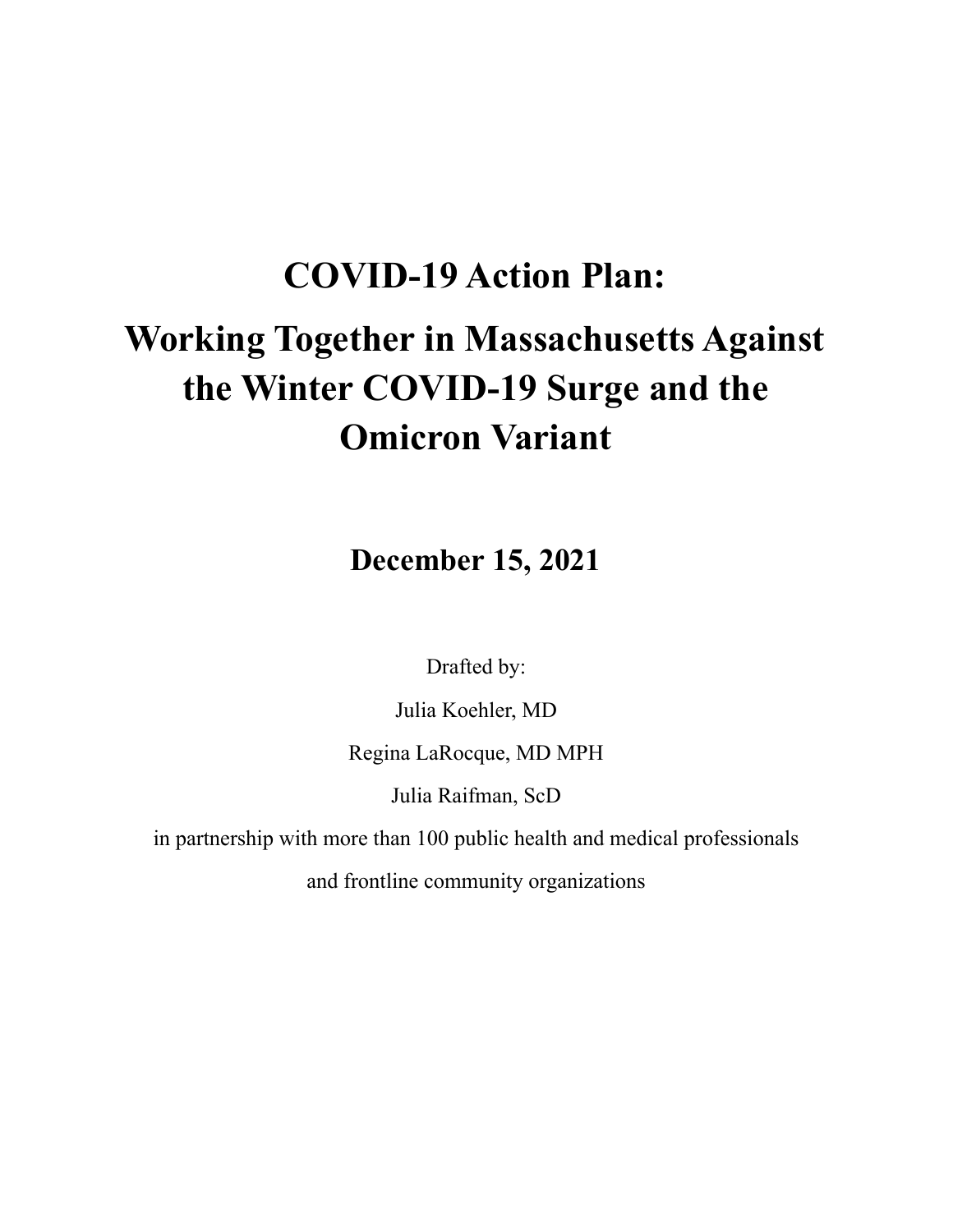## **THE SITUATION IN MASSACHUSETTS**

- Massachusetts is experiencing a winter surge of the Delta variant. As of December 14, 2021, there are 1,355 people hospitalized with COVID in Massachusetts.
- Healthcare facilities in Massachusetts are already overburdened; Governor Baker has ordered the cancellation of elective procedures and an increase in the number of patients cared for by ICU nurses. Delayed medical attention for other conditions continues to cause illness and deaths.
- Vaccination alone is not enough to protect our communities.
- The Omicron variant has many concerning features and is spreading rapidly around the world, including in Massachusetts. Current vaccines offer less protection against the Omicron variant, and most current monoclonal antibody formulations are ineffective against it.
- Stark racial and socioeconomic disparities in vaccination rates persist in Massachusetts. The proportion of people with 2 doses [ranges](https://www.mass.gov/info-details/covid-19-vaccine-equity-initiative-community-specific-vaccination-data) from 52.1% to >95% across [Massachusetts](https://www.mass.gov/info-details/massachusetts-covid-19-vaccination-data-and-updates#weekly-covid-19-municipality-vaccination-data-) towns. As of December 15, 2021, only 1.6 [million](https://www.sentinelandenterprise.com/2021/12/01/massachusetts-reports-2915-new-coronavirus-cases-breakthrough-case-count-stays-high-during-thanksgiving-week/) people in [Massachusetts](https://www.boston.com/news/coronavirus/2021/12/03/massachusetts-covid-hospitalizations-increase-charlie-baker-booster/) have received a third dose, predicted to be part of the primary COVID-19 vaccine series, i.e., to be considered "fully vaccinated."
- Children's vaccination rates lag significantly. As of December 9, 2021, only 10% or fewer of children in Brockton, New Bedford, and Fall River have received a vaccine dose.
- In each previous COVID wave, frontline communities suffered cycles of viral spread and amplification between unsafe workplaces and crowded homes.
- Housing and food insecurity, already prevalent in frontline communities before the pandemic, reached crisis levels in these communities during the pandemic and still persist.
- COVID outbreaks have occurred in schools without leading to policy corrections by the state.
- Critical health information too often reaches the most impacted communities last. It is often not made available in culturally appropriate ways, and in ways relevant to the lives of essential workers.
- $\bullet$  A mental health crisis among children and in fact all age groups is potentiated by the sense of abandonment that many Massachusetts residents experience, especially food- and housing-insecure community members.

## **WHAT WE MUST DO**

To avoid crises of hospital resources, acute and chronic disease, deaths, long-term disability, orphaning of children, and negative economic impacts we need to:

## **1. Get to higher vaccination rates, including first and booster doses.**

*Vaccines are essential tools even against COVID spread, serious illness and death. Boosters are necessary to protect against the Omicron variant.*

• Fund and staff daily mobile vaccination clinics in frontline communities, including on evenings and weekends, to bring vaccines to those who cannot leave work and who have no transportation, with availability of children's vaccines and boosters in each clinic. Prioritize funds to hire well-paid staff quickly given the current severe dearth of vaccinating nurses.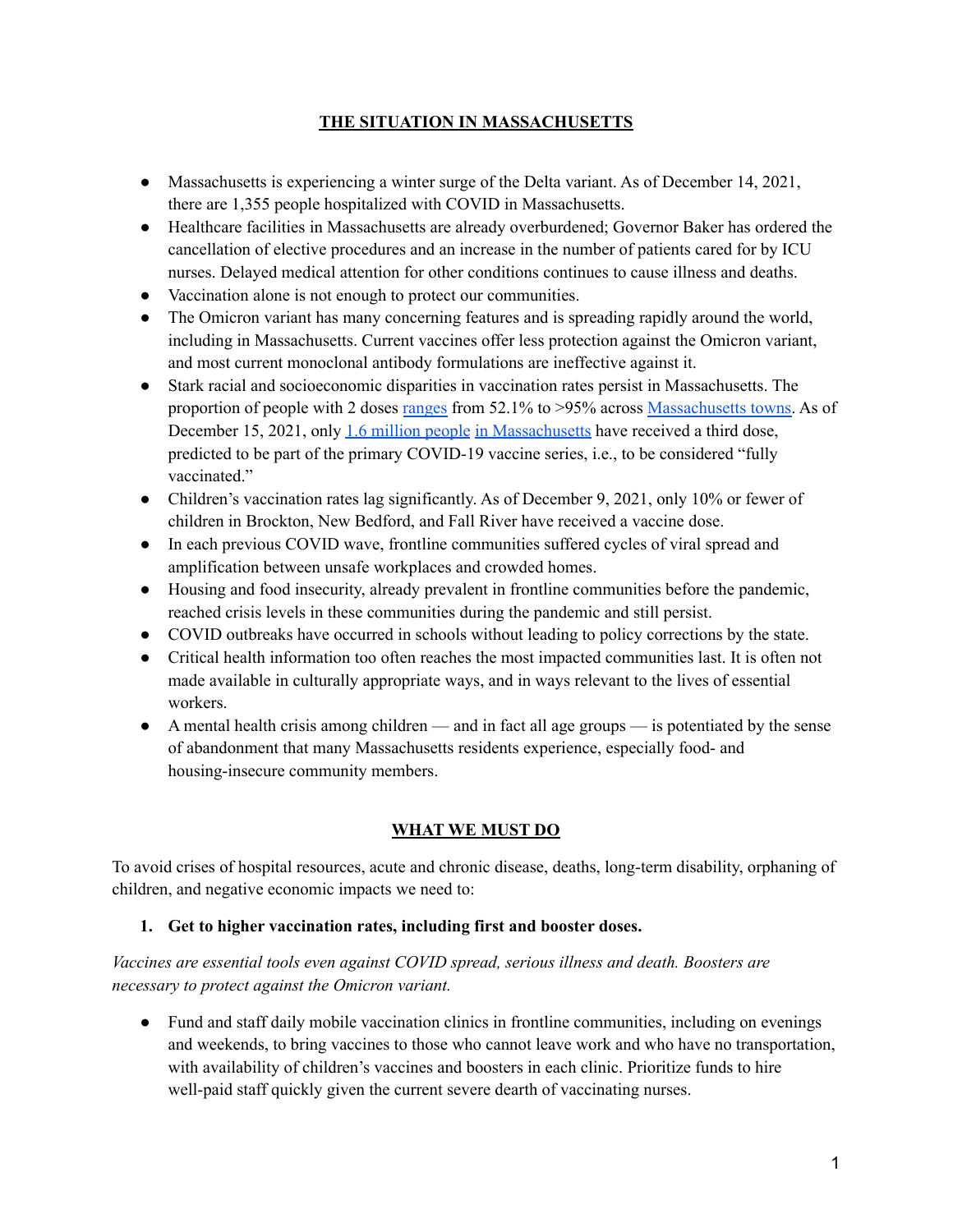- Fund resources to create a welcoming atmosphere in vaccination vans and centers and to provide small vaccination incentives, such as holiday gifts and toys.
- Fund and staff school-based vaccination clinics that are open to all family members and caregivers. Conduct targeted outreach to parents of children under 12.
- Work with faith-based communities, labor unions, and community based organizations to create and disseminate vaccine, testing and health information that is relevant to frontline communities and linguistically diverse.

## **2. Make tests widely accessible and distribute free rapid tests.**

*Rapid testing is essential for families to confidently gather in the coming holidays and to allow any indoor gathering to safely be enjoyed.*

- Place 24/7 walk-in testing centers in frontline communities with free rapid tests and 24 hour turnaround time for PCR tests.
- Distribute free rapid tests through schools, local public health departments, convenience stores, faith-based and community partners, and potentially the U.S. postal service.

## **3. Establish a statewide indoor mask policy.**

*Masks are an important and ef ective tool against viral transmission. Cities, towns and local businesses should not be burdened with establishing separate mask policies. Statewide implementation of CDC policies for indoor masking like in Nevada is ef ective.*

- Implement a county-based mask mandate <u>according to CDC [recommendations](https://www.cdc.gov/coronavirus/2019-ncov/vaccines/fully-vaccinated-guidance.html)</u>. Specifically, require that masks be worn indoors by everyone age 2+ when transmission for the county is at substantial or high rates. Currently, the entire Commonwealth is experiencing high rates of transmission.
- Provide free high-quality masks, like KF94, KN95 (vetted through organizations such as Project N95 given the prevalence of ineffective counterfeit KN95 masks) and N95, to frontline communities.
- Provide child-sized high-quality masks in pediatric vaccination and testing facilities, schools, and outreach programs.

## **4. Stop infections at work.**

*Workplaces of essential workers are overlooked major sites of viral transmission.*

- Apply safety standards in the workplace that mitigate aerosol transmission through ventilation and/or air filtration, appropriate distancing, and masking.
- Apply and enforce federal and state occupational safety standards and guidelines.
- Provide paid sick leave for employees who are isolating because of exposures, who have COVID symptoms or known infection, and who have temporary vaccine adverse effects. Stop employer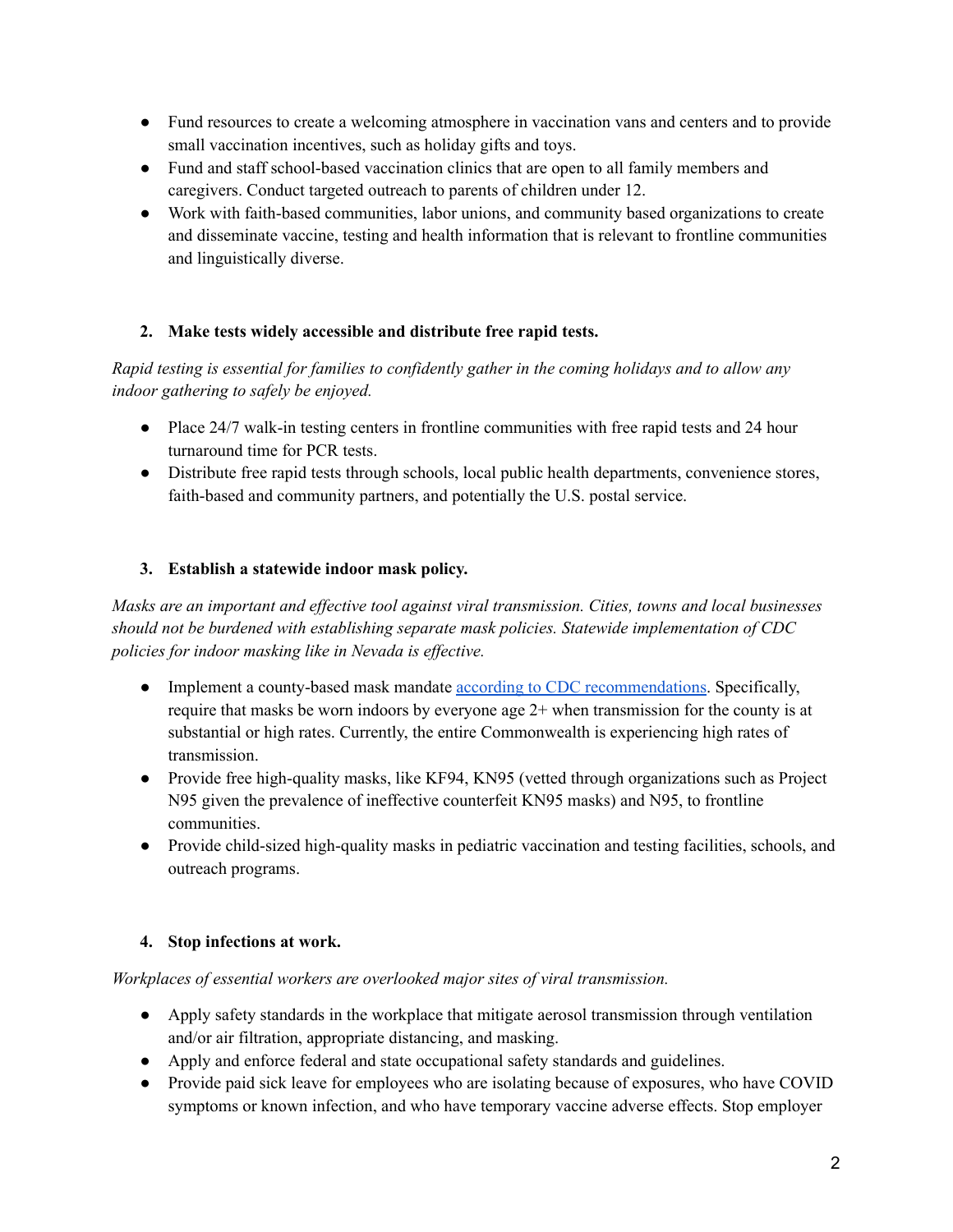retaliation for staying home when ill, a major driver of viral transmission among undocumented essential workers.

• For further details, see Massachusetts Coalition for Occupational Safety and Health [recommendations](https://docs.google.com/document/d/182kYMActbecjSo4A2hHJj_QTRVlt0QEypNgUEp2J_Bo/edit).

## **5. Stop infections at home.**

*Crowding at home is a major driver of viral transmission in frontline communities.*

- Protect against foreclosures, evictions and rent increases to decrease home crowding using the measures in H.1434 and S.891 (*An Act to prevent COVID-19 evictions and foreclosures and promote an equitable housing recovery*).
- Make RAFT actually accessible. Remove bureaucratic barriers including the requirement for landlord buy-in, lack of consideration for the many renters who sublease from the tenant on the lease, and extremely slow processing times.

## **6. Stop infections at school.**

*Children currently have the highest COVID infection rates.*

- Ensure aerosol control according to U.S. [Department](https://www.ed.gov/coronavirus/improving-ventilation) of Education guidance.
- Follow CDC guidance for [universal](https://www.cdc.gov/coronavirus/2019-ncov/community/schools-childcare/k-12-guidance.html) masking in schools regardless of vaccination status.
- Provide and encourage the use of high quality (e.g. KF94, N95) masks in schools and daycare facilities as age appropriate.
- Make remote learning options available so infected or ill children do not get left behind.
- Provide paid sick leave for school employees who are quarantining because of exposures, who have COVID symptoms or known infection, and who have temporary vaccine adverse effects.
- Make pooled testing programs at all schools opt-out, not opt-in.
- Fund materials, staff, and supplies to improve contact tracing, outbreak investigation and reporting in Massachusetts public schools, as outlined by the Massachusetts Coalition for Occupational Safety and Health:

[https://docs.google.com/document/d/1gKH05mW\\_3w42sXU5Jd1diCbwzmFyz8n4U42FPMtz4N](https://docs.google.com/document/d/1gKH05mW_3w42sXU5Jd1diCbwzmFyz8n4U42FPMtz4N4/edit) [4/edit](https://docs.google.com/document/d/1gKH05mW_3w42sXU5Jd1diCbwzmFyz8n4U42FPMtz4N4/edit)

## **7. Establish effective dialog with frontline communities.**

*Frontline communities should be asked about their needs and informed about the pandemic situation on an ongoing basis. The dialog partners should be faith-based and community-based organizations which have been struggling with providing for their communities since before the pandemic.*

● Fund community health workers to be conveyors of linguistically and culturally appropriate important updates.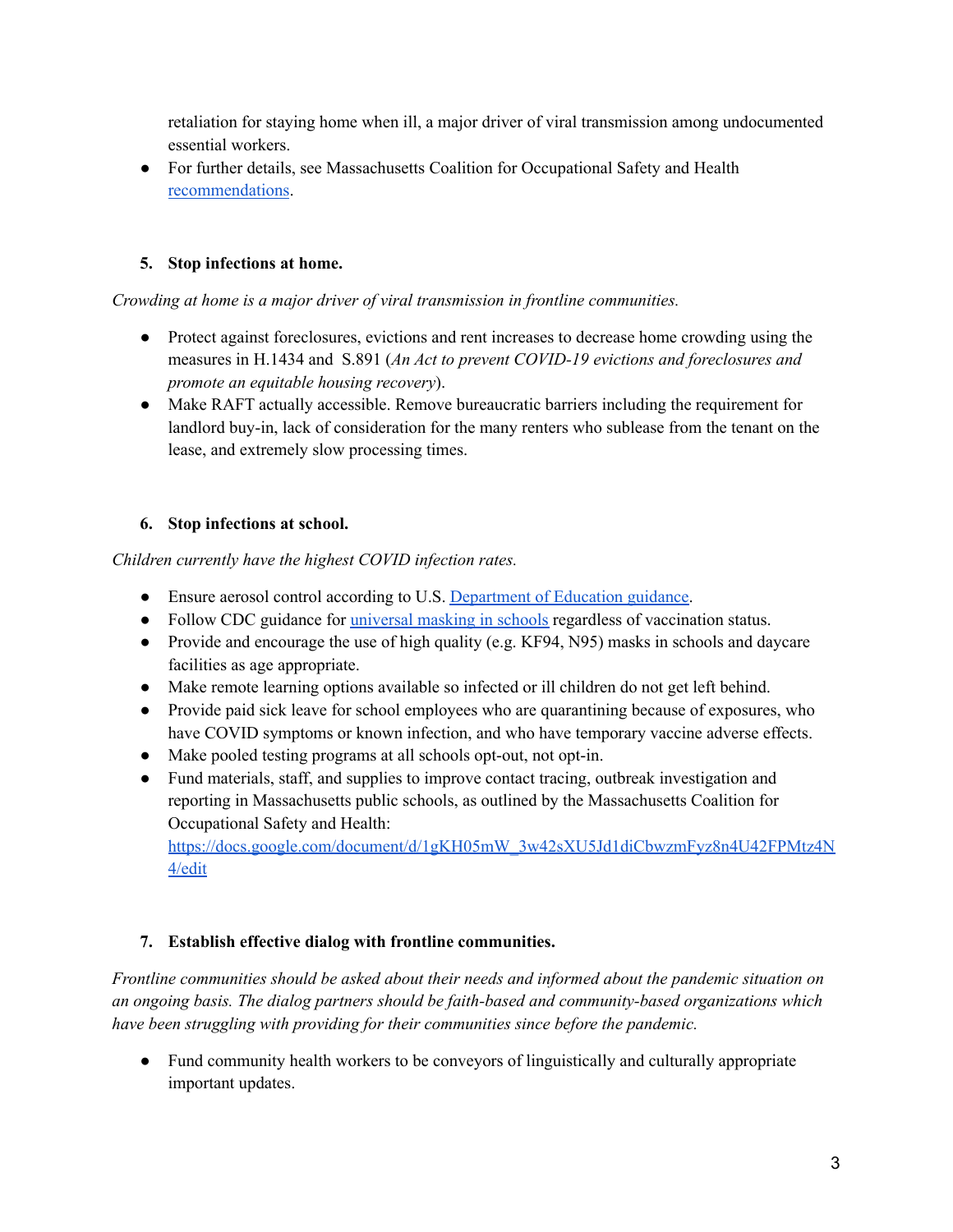- Measure and publish how requests and feedback from these organizations are implemented as policy.
- Provide ongoing training to community health workers on COVID updates and how to deal with common issues such as vaccine hesitancy and COVID denial.

## **8. Support frontline communities.**

*Current practice is to distribute food boxes, diapers, feminine hygiene products, and other necessities through community organizations and food pantries. A system that respects the individual preferences and needs, time, and dignity of frontline community members is needed.*

• Replace current distribution systems with cash cards so that frontline community members, including undocumented immigrants, can purchase necessities more efficiently and safely. A recent pilot program in Chelsea demonstrated the effectiveness of this approach. In this way, residents of frontline communities can focus on avoiding infection instead of on obtaining items of day-to-day survival.

## **9. Invest in local public health.**

*Local entities such as public health boards and community health centers should have the resources needed for them to conduct ef ective contact tracing and outbreak investigations including investigations of workplace exposures. (The state has dissolved the Community Tracing Collaborative, whose ef ectiveness was limited because workplace exposures were excluded. Also, by funding the CTC, the state neglected to build robust local contract tracing systems in a sustainable way.)*

- Fund local and regional public health staff around the state to offer practical assistance like access to rapid tests, food and housing support, and daily phone check-ins for people needing to isolate.
- Collect and publicly report COVID vaccination data (initial and booster doses), broken down by race, ethnicity, income and other demographics.
- Comply with existing state law requiring collection and publication of COVID case data, including breakthrough infections, hospitalizations and deaths, by race, ethnicity, and other demographics.
- Offer assistance with MassHealth and insurance enrollment through the Health Connector by trained staff at all vaccination and testing centers.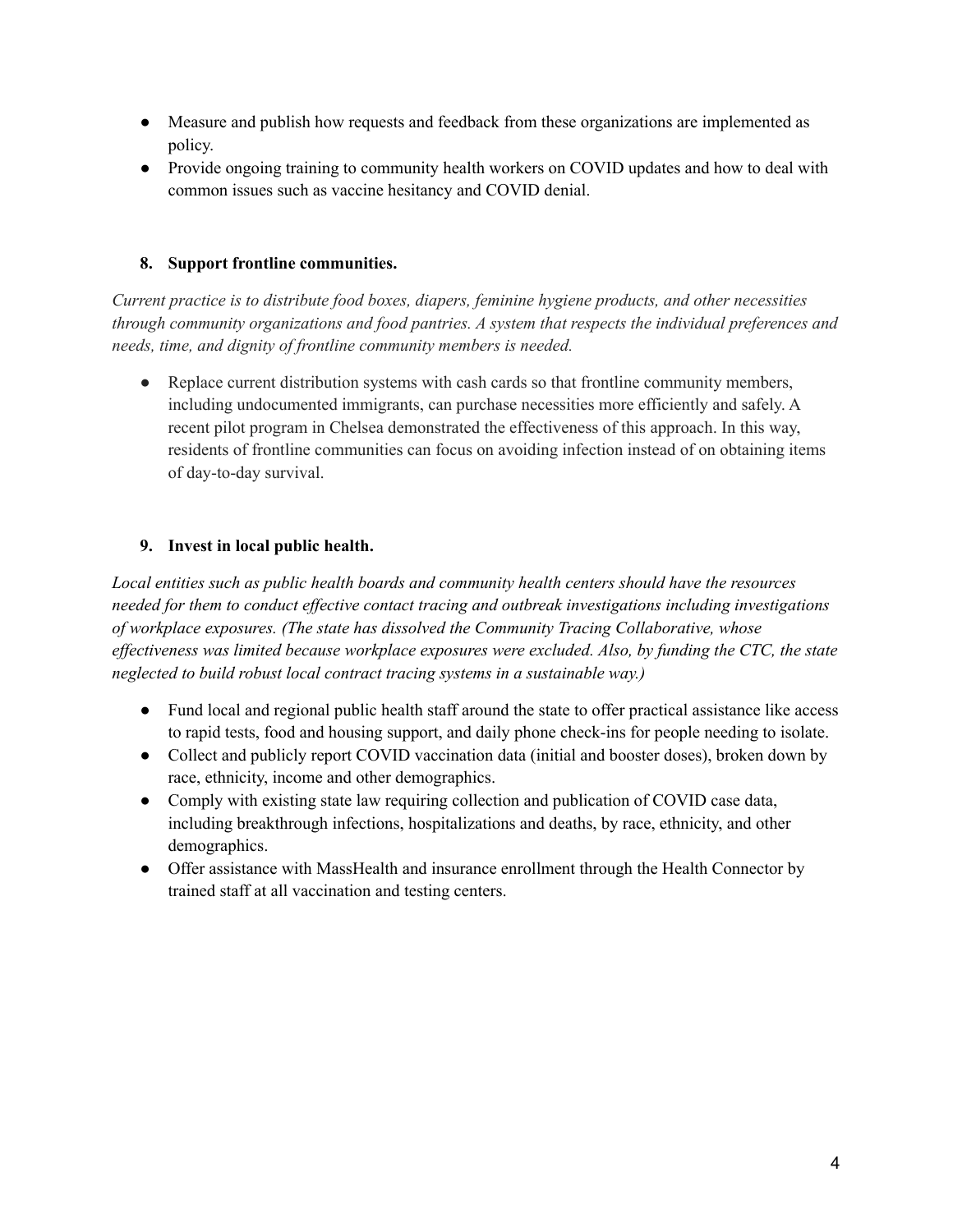## **Supporting Organizations**

| Agencia ALPHA                               | Lundberg Health Advocates                       |
|---------------------------------------------|-------------------------------------------------|
| Allston Brighton Health Collaborative       | <b>Massachusetts Climate Action Network</b>     |
| Boston Immigrant Justice Accompaniment      | Massachusetts Coalition for Occupational Safety |
| <b>Network</b>                              | and Health                                      |
| Brazilian Women's Group                     | Massachusetts Coalition for the Homeless        |
| Community Action Agency of Somerville, Inc. | Massachusetts Jobs with Justice                 |
| Center to Support Immigrant Organizing      | Massachusetts Immigrant and Refugee             |
| City Life/Vida Urbana                       | <b>Advocacy Coalition</b>                       |
| Comité TPS Massachusetts                    | <b>Massachusetts Nurses Association</b>         |
| Equity Now & Beyond                         | Massachusetts Public Health Association         |
| Families for COVID Safety (FamCOSa)         | Massachusetts Voter Table                       |
| The Food Bank of Western Massachusetts      | Metrowest Worker Center - Casa                  |
| GreenRoots                                  | New England United 4 Justice                    |
| Groundwork Lawrence                         | St. Mark Community Education Program            |
| Haitian Americans United, Inc.              | Student Clinic for Immigrant Justice            |
| La Colaborativa                             | True Alliance Center, Inc.                      |
| La Comunidad, Inc., Everett                 | Union of Minority Neighborhoods                 |
| Immigrant Service Providers Group/Health    | United Food and Commercial Workers Local        |
| Immigrants' Assistance Center, Inc. (IAC)   | 1445                                            |
| Jamaica Plain Progressives                  | We Got Us Empowerment Project                   |
|                                             |                                                 |

## **Supporting individuals (***note that af iliations are for identification purposes only***)**

| Regina LaRocque, MD MPH; Harvard Medical     | Lauren Bleich, MD MPH                         |
|----------------------------------------------|-----------------------------------------------|
| School                                       | Claire Bloom, MD                              |
| Julia Koehler, MD; Harvard Medical School    | Bonnie Boerl                                  |
| Julia Raifman, ScD; Boston University School | Jacob Bor, ScD; Boston University School of   |
| of Public Health                             | Public Health                                 |
| Bijay Acharya, MD, MPH, FACP                 | Megan Cole Brahim, PhD; Boston University     |
| Solmaz Amirnazmi, MD                         | School of Public Health                       |
| Inna Baran, MD                               | Jennifer Broder, MD                           |
| Ellie Baron, MD                              | Gabrielle Bromberg, MD; Massachusetts         |
| Elana Pearl Ben-Joseph, MD                   | General Hospital                              |
| Elisabeth Berger, MD MPH                     | Jen Brown, LICSW                              |
| Edward Bernstein, MD; Boston University      | Avik Chatterjee, MD; Boston University School |
| School of Medicine                           | of Medicine                                   |
| Nathan Blanchet, ScD                         | Wendy Cohen, MD                               |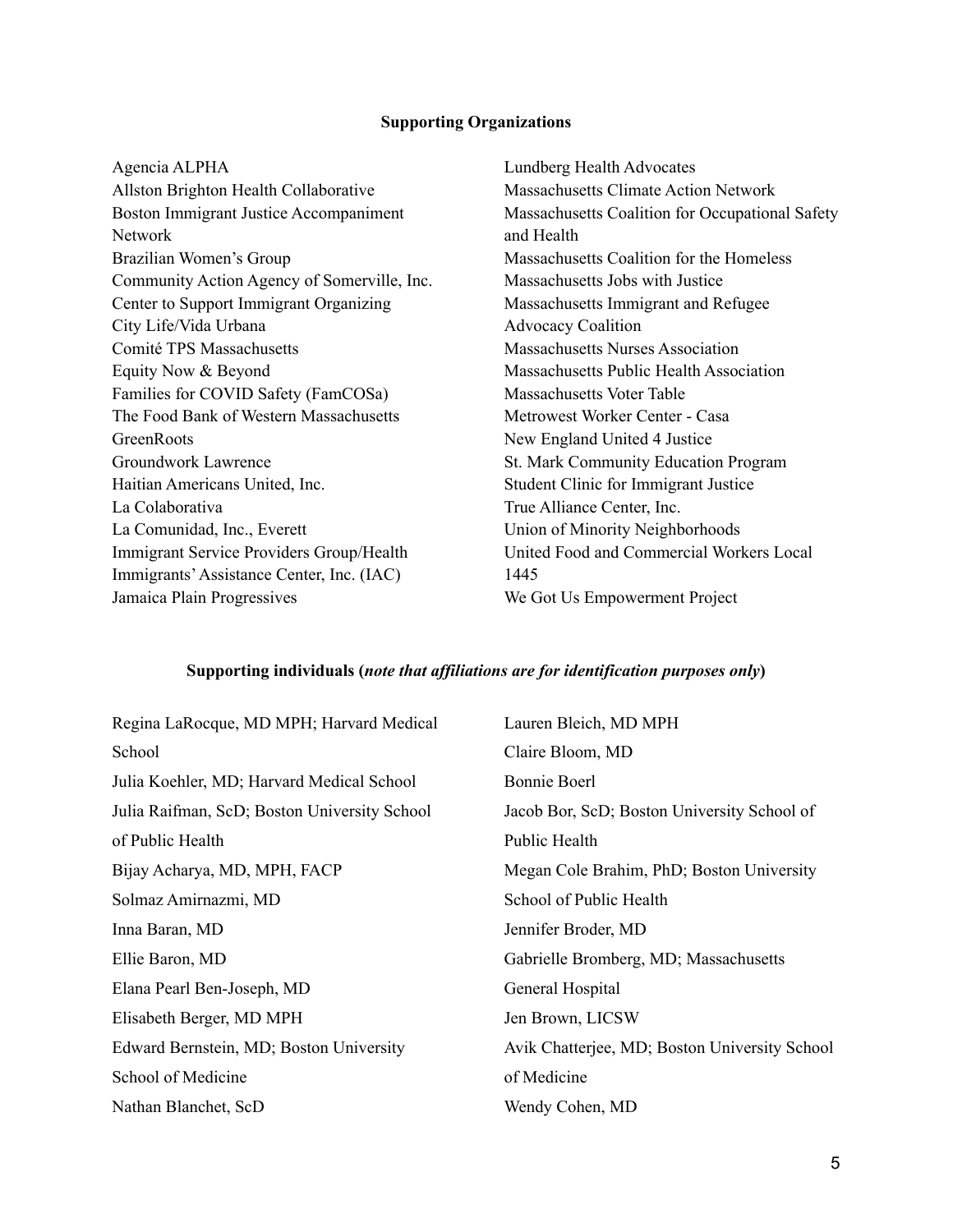| Courtney Colgan, PhD candidate               | Rocio Hurtado, MD                              |
|----------------------------------------------|------------------------------------------------|
| Amy Collins, MD                              | Robert Husson, MD                              |
| Mary Crotty, RN                              | Radhika Jain, MD                               |
| Phoebe Cushman, MD MS                        | Lara Jirmanus, MD                              |
| Jasmin Darling, MD; Acton Medical Associates | Jill Jones, MD student; Harvard Medical School |
| Hope Davenport                               | T. Stephen Jones, MD                           |
| Natalya Davis, MD                            | Alisa Khan, MD MPH                             |
| Cheryl DiVito, MD                            | Minna Kohler, MD; Massachusetts General        |
| Susan Donaldson, MD                          | Hospital                                       |
| Rachel Drucker, LICSW                        | Sarah Koolsbergen                              |
| Mei Elansary, MD; Boston Medical Center      | Andee Krasner, MPH                             |
| Karen Emmons; Professor, Harvard School of   | Nancy Krieger, PhD; Harvard School of Public   |
| Public Health                                | Health                                         |
| Amy Evenson, MD MPH                          | Tara Kumaraswami, MD; University of            |
| Roberta Falke, MD                            | Massachusetts School of Medicine               |
| Justin Feldman, ScD, MPH; Harvard School of  | Emily Kung, MD; Massachusetts General          |
| Public Health                                | Hospital                                       |
| Matthew Fox, MD                              | Sunny Kung, MD                                 |
| Mary Flynn, MD                               | Jessica Landau-Taylor, MD student; Boston      |
| Karen Garber, LICSW                          | University School of Medicine                  |
| Alan Geller, RN MPH; Harvard School of       | Angela Landerholm, MD; Dana Farber Cancer      |
| Public Health                                | Institute                                      |
| Chelsey Goddard                              | Jody Leader, PhD                               |
| Valerie Grant, MD MS                         | Philip Lederer, MD                             |
| Cheryl Gray, MD                              | Elaine Lee, FNP                                |
| Jason Harris, MD MPH; Harvard Medical        | Rebekka Lee; Research Scientist, Harvard T.H.  |
| School                                       | Chan School of Public Health                   |
| Rachel Hathaway, MD                          | Nancy Lessin, M.D.                             |
| Patricia Healey, RN                          | Robin Levenson, MD; Beth Israel Deaconess      |
| Christina Hermos, MD; University of          | <b>Medical Center</b>                          |
| Massachusetts School of Medicine             | Julie Levison, MD; Harvard Medical School      |
| Norma Holmes, RN                             | Jonathan Levy, ScD; Boston University School   |
| Mary Hopkins                                 | of Public Health                               |
| Tammy Hsieh, MD MPH                          |                                                |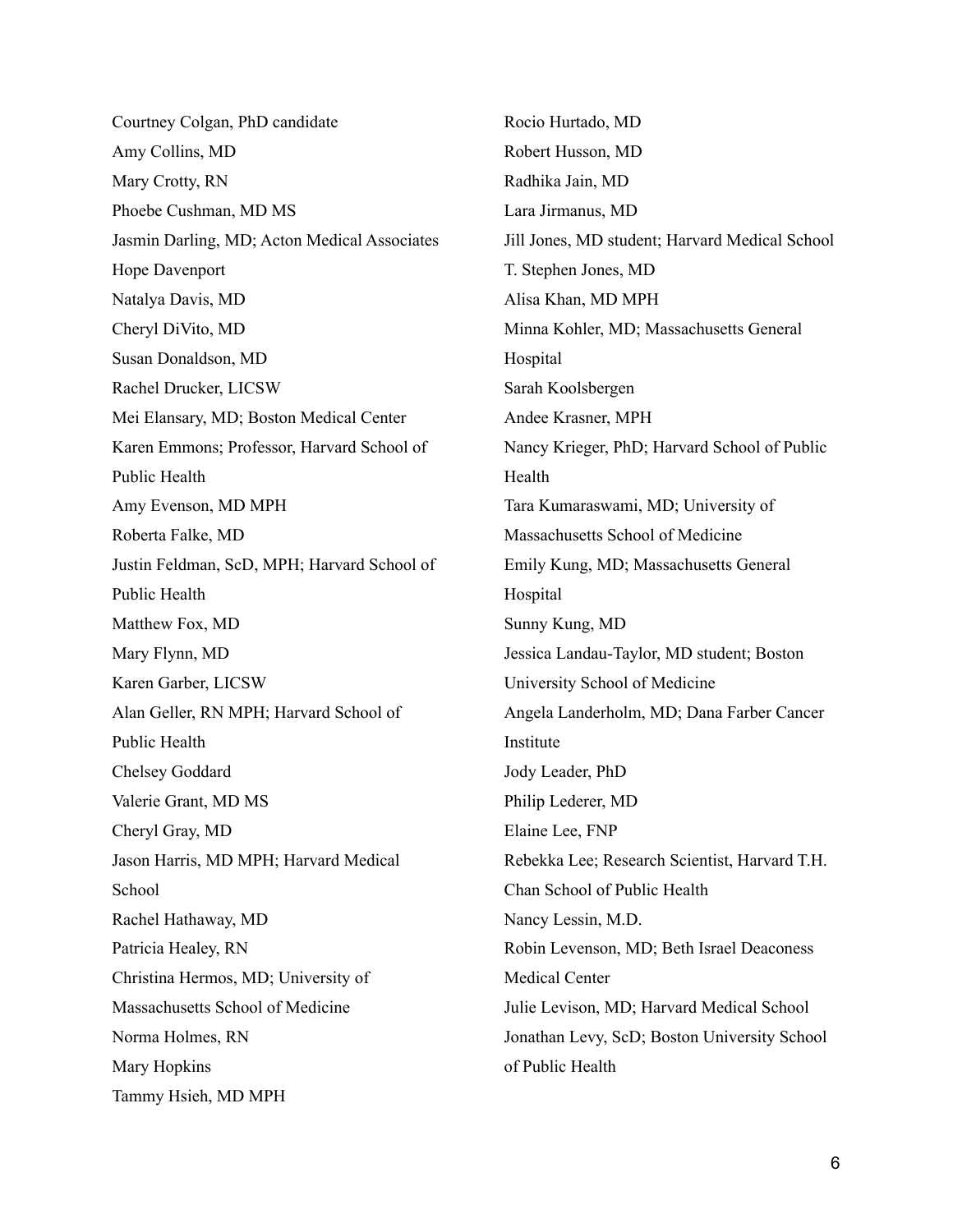Natalia Linos, PhD; Harvard School of Public Health Sarah Lipson, MD Sonia Lipson, FNP Mindy Lo, MD, PhD; Boston Children's Hospital Brita Lundberg, MD Laura Maslow-Armand Anita Matthews, MD; Cambridge Health Alliance Amir Mohareb, MD; Massachusetts General Hospital Christopher Nash, MD Lisa Natkin, MD Rahul Nayak, MD; Massachusetts General Hospital Kimmie Ng, MD; Harvard Medical School Sudhakar Nuti, MD; Massachusetts General Hospital Amy Patel, MD Elise Pechter Elyssa Pellish, MD Richard Peltier, MPH, PhD; University of Massachusetts, Amherst School of Public Health & Health Sciences Jessica Perry, RN Susan Racine, MD Kathy Reardon, RN Jim Recht, MD; Harvard Medical School Christiaan Rees, MD Dorothy Richardson, PhD Bethany Richman, MD

Pardis Sabeti, MD DPhil; Broad Institute Olivia Schneider Lisa Schweigler, MD MPH Shannon Scott-Vernaglia, MD; Massachusetts General Hospital *for* Children Paul Shafer, PhD; Boston University School of Public Health Pippa Shulman, MD Martha Sola-Visner, MD; Boston Children's Hospital Caren Solomon, MD MPH; Harvard Medical School Cornelia Sullivan, RN Emily Swilling, DO Erin Syverson, MD Zoey Thill, MD Bethany Tierno, MD Virginia Triant, MD Gary Visner Paula Watnick, MD PhD Dascha Weir, MD Erica Wilson, MD; Massachusetts General Hospital Elliot Woods, MD; Massachusetts General Hospital Susan Yuditskaya, MD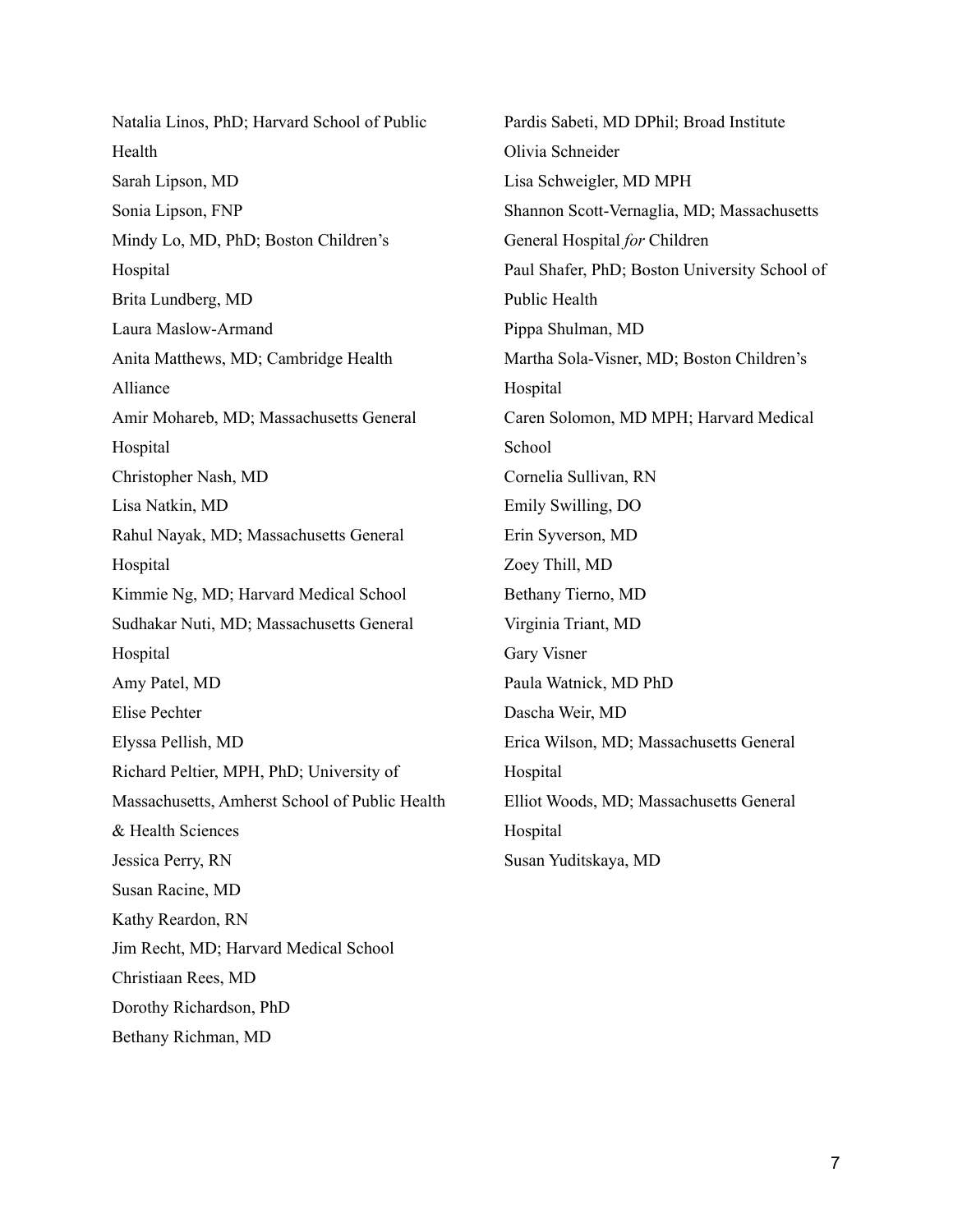#### **References**

### **COVID inequities in Massachusetts**

COVID-19 Vaccine Equity Initiative: [Community-specific](https://www.mass.gov/info-details/covid-19-vaccine-equity-initiative-community-specific-vaccination-data) vaccination data, Mass.gov

[Massachusetts](https://www.mass.gov/info-details/massachusetts-covid-19-vaccination-data-and-updates#weekly-covid-19-municipality-vaccination-data-) COVID-19 vaccination data and updates, Mass.gov

Charlie Baker says it's 'time to get a booster shot' as COVID-19 cases and [hospitalizations](https://www.boston.com/news/coronavirus/2021/12/03/massachusetts-covid-hospitalizations-increase-charlie-baker-booster/) rise sharply, December 3, 2021, [Boston.com](https://www.boston.com/news/coronavirus/2021/12/03/massachusetts-covid-hospitalizations-increase-charlie-baker-booster/)

Despite progress, [vaccination](https://www.bostonindicators.org/reports/report-website-pages/covid_indicators-x2/2021/april/vaccinations) gaps by race and town remain, April 9, 2021, Boston Indicators

Pandemic [Privatization](https://www.wgbh.org/news/local-news/2021/08/12/pandemic-privatization-of-public-health-leaves-local-experts-asking-why-were-we-left-out) Of Public Health Leaves Local Experts Asking: Why Were We Left Out?, August 12, [2021,](https://www.wgbh.org/news/local-news/2021/08/12/pandemic-privatization-of-public-health-leaves-local-experts-asking-why-were-we-left-out) GBH

Childhood and adult vaccination rates in [Massachusetts:](https://www.hsph.harvard.edu/coronavirus/childhood-and-adult-vaccination-rates-in-massachusetts/) A dataset for advocates, physicians, policy makers, and [researchers,](https://www.hsph.harvard.edu/coronavirus/childhood-and-adult-vaccination-rates-in-massachusetts/) Harvard T.H. Chan School of Public Health

## **Workplace safety**

Protecting Workers: Guidance on Mitigating and Preventing the Spread of COVID-19 in the [Workplace,](https://www.osha.gov/coronavirus/safework) June 10, 2021, United States [Department](https://www.osha.gov/coronavirus/safework) of Labor

Stop the Spread of [SARS-CoV-2](https://docs.google.com/document/d/182kYMActbecjSo4A2hHJj_QTRVlt0QEypNgUEp2J_Bo/edit) at Work, December 10, 2021, MASSCOSH

Worker Health and Safety Agenda for the 2021 Legislative Session, [MASSCOSH](http://www.masscosh.org/policy-advocacy/worker-health-and-safety-agenda-2021-legislative-session)

6 Questions to Ask About Covid and Air Quality at Work, [September](https://www.nytimes.com/2021/09/13/well/covid-indoor-air-quality.html) 13, 2021, New York Times

#### **Safety at home**

Evictions in Boston's [Communities](https://d3n8a8pro7vhmx.cloudfront.net/clvu/pages/2779/attachments/original/1618424939/COVID-19_eviction_report_April_2021.pdf?1618424939) of Color: The First Year of The Pandemic, April, 2021, City Life/Vida [Urbana](https://d3n8a8pro7vhmx.cloudfront.net/clvu/pages/2779/attachments/original/1618424939/COVID-19_eviction_report_April_2021.pdf?1618424939)

As Evictions Slowly Return, [Advocates](https://www.wbur.org/news/2021/05/05/massachusetts-eviction-cases-pandemic-housing) Say More Help Needed, May 5, 2021, WBUR

#### **Safety in Schools**

Improving Ventilation in Schools, Colleges, and [Universities](https://www.ed.gov/improving-ventilation-schools-colleges-and-universities-prevent-covid-19) to Prevent COVID-19, U.S. Department of [Education](https://www.ed.gov/improving-ventilation-schools-colleges-and-universities-prevent-covid-19)

[Recommendations](https://docs.google.com/document/d/1gKH05mW_3w42sXU5Jd1diCbwzmFyz8n4U42FPMtz4N4/edit?usp=sharing) for Contact Tracing, Reporting and Outbreak Investigations in Boston Public Schools, November 10, 2021, [MASSCOSH](https://docs.google.com/document/d/1gKH05mW_3w42sXU5Jd1diCbwzmFyz8n4U42FPMtz4N4/edit?usp=sharing)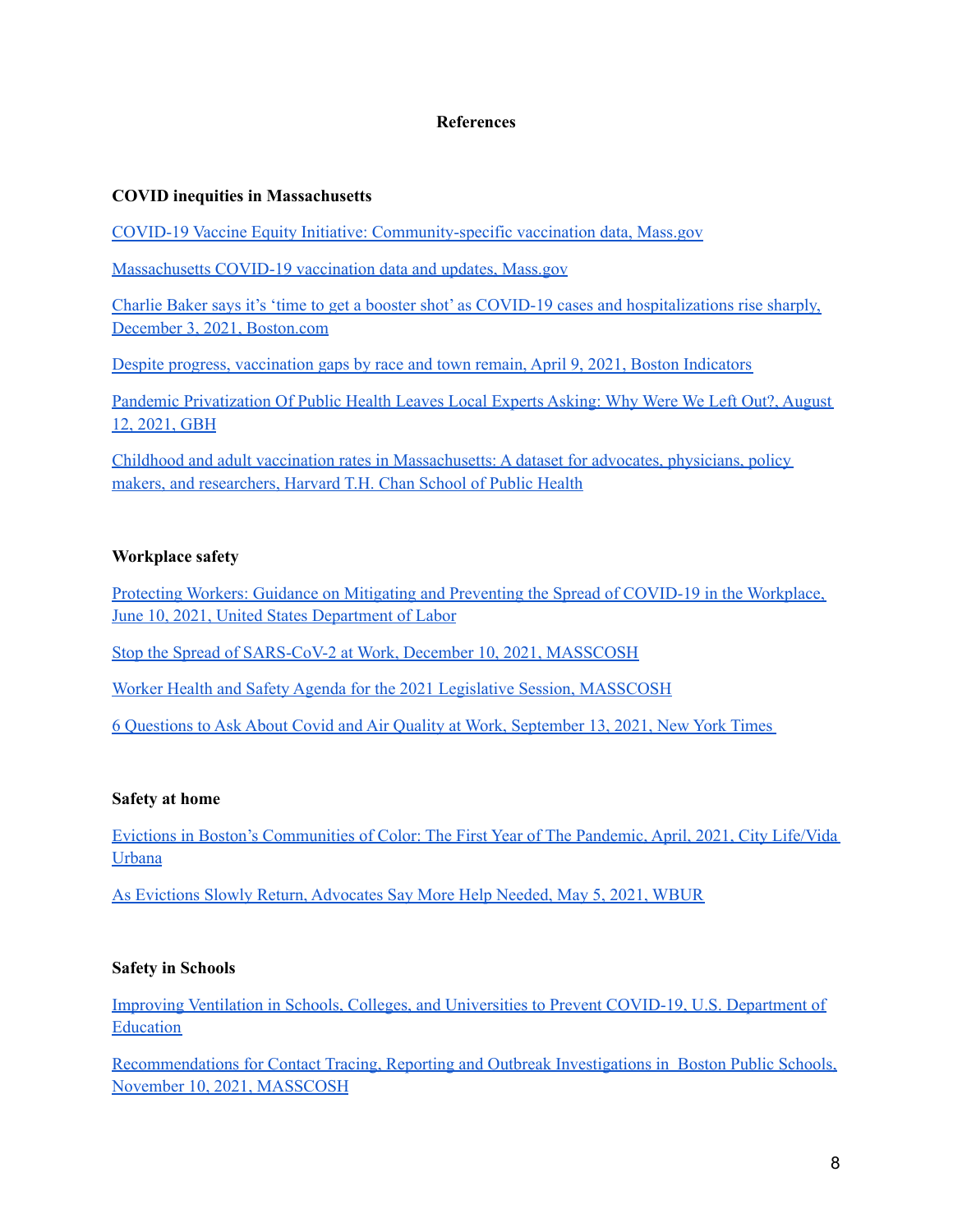Healthy Indoor [Environments](https://www.epa.gov/iaq-schools/healthy-indoor-environments-schools-plans-practices-and-principles-maintaining-healthy) in Schools: Plans, Practices and Principles for Maintaining Healthy Learning Environment, United States [Environmental](https://www.epa.gov/iaq-schools/healthy-indoor-environments-schools-plans-practices-and-principles-maintaining-healthy) Protection Agency

'We have been begging for help': Boston school nurses cite COVID testing failures, [November](https://www.wgbh.org/news/local-news/2021/11/24/we-have-been-begging-for-help-boston-school-nurses-cite-covid-testing-failures) 24, 2021, **[GBH](https://www.wgbh.org/news/local-news/2021/11/24/we-have-been-begging-for-help-boston-school-nurses-cite-covid-testing-failures)** 

## **Contact tracing**

COVID-19 Community Tracing [Collaborative](https://www.mass.gov/covid-19-community-tracing-collaborative-resources) resources, Mass.gov

[Massachusetts](https://www.wcvb.com/article/massachusetts-off-loading-contact-tracing-to-local-health-boards/38091609) off-loading contact tracing to local health boards, October 28, 2021, WCVB

### **Mask policies**

State policies can provide clear [guidance](https://urldefense.com/v3/__https://theconversation.com/state-policies-can-provide-clear-guidance-on-when-to-put-on-and-take-off-masks-with-benefits-to-health-education-and-the-economy-165521__;!!NZvER7FxgEiBAiR_!6kscRAjytrKilDn881Dqarg8ElqfPAspuT7HUt1Jlv2EALB2xHYAxVWIP_4_aHrWF_jfofsEg-f6kA$) on when to put on and take off masks – with benefits to health, education and the economy, August 10, 2021, The [Conversation](https://urldefense.com/v3/__https://theconversation.com/state-policies-can-provide-clear-guidance-on-when-to-put-on-and-take-off-masks-with-benefits-to-health-education-and-the-economy-165521__;!!NZvER7FxgEiBAiR_!6kscRAjytrKilDn881Dqarg8ElqfPAspuT7HUt1Jlv2EALB2xHYAxVWIP_4_aHrWF_jfofsEg-f6kA$)

## **Quality masks**

Where to Buy N95s, KN95s, and [Surgical-Style](https://www.nytimes.com/wirecutter/reviews/where-to-buy-n95-kn95-masks-online/) Masks in 2021, December 3, 2021, New York Times

Counterfeit Covid Masks Are Still Sold [Everywhere,](https://www.nytimes.com/2021/11/30/health/covid-masks-counterfeit-fake.html) Despite Misleading Claims, December 1, 2021, New York [Times](https://www.nytimes.com/2021/11/30/health/covid-masks-counterfeit-fake.html)

[Project](https://www.projectn95.org/) N95

Import Alert 89-18, July 1, 2021 U.S. Food & Drug [Administration](https://www.accessdata.fda.gov/cms_ia/importalert_1165.html)

[NIOSH-approved](https://www.cdc.gov/niosh/npptl/topics/respirators/disp_part/n95list1.html) N95 Particulate Filtering Facepiece Respirators, July 22, 2021, Centers for Disease Control and [Prevention](https://www.cdc.gov/niosh/npptl/topics/respirators/disp_part/n95list1.html)

Respiratory Protection Effect of [Ear-loop-type](https://pubmed.ncbi.nlm.nih.gov/34282608/) KF94 Masks according to the Wearing Method in COVID-19 Pandemic: a [Randomized,](https://pubmed.ncbi.nlm.nih.gov/34282608/) Open-label Study, July 19, 2021, National Library of Medicine

## **Supporting frontline communities**

Food Insecurity: Use [Guaranteed](https://www.bostonindicators.org/reports/report-website-pages/covid_indicators-x2/recovery-series/guaranteed_income) Income to Support Vulnerable Residents, March 19, 2021, Boston [Indicators](https://www.bostonindicators.org/reports/report-website-pages/covid_indicators-x2/recovery-series/guaranteed_income)

Chelsea launched a guaranteed income [experiment](https://www.boston.com/news/local-news/2021/05/10/chelsea-guaranteed-income-program-spending/) to give money directly to residents. Here's how they spent it, May 10, 2021, [Boston.com](https://www.boston.com/news/local-news/2021/05/10/chelsea-guaranteed-income-program-spending/)

Chelsea Food Debit Card [Program,](https://www.chelseama.gov/ChelseaEats) Chelsea Eats

Diaper Need and Its Impact on Child Health, 2013, *[Pediatrics](https://www.ncbi.nlm.nih.gov/pmc/articles/PMC3727676/)*